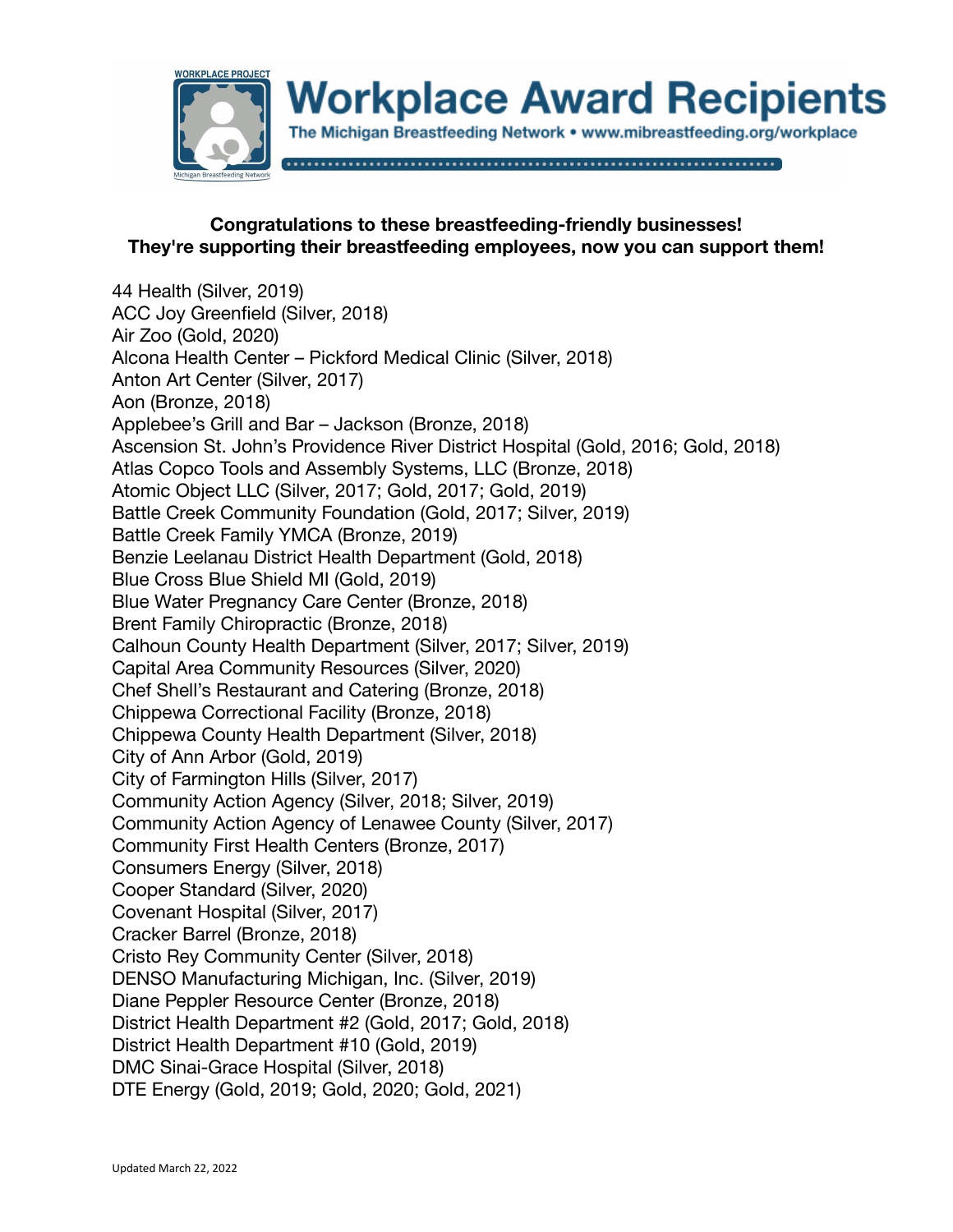

## **Workplace Award Recipients**

The Michigan Breastfeeding Network • www.mibreastfeeding.org/workplace

Ducker Worldwide (Silver, 2017) Elite Early Learning Center (Silver, 2018) Euro-Peds National Center for Intensive Pediatric Physical Therapy (Bronze, 2017) FCA (Silver, 2018) Forever Families (Silver, 2018) FreeStar Financial Credit Union (Silver, 2017) Fundabidozi Funtastic Play Centers (Silver, 2019) General Motors (Silver, 2018) Genesee County Community Action Resource Department (Silver, 2018) Genesee County Health Department (Silver, 2018) Goldfish Swim School of Okemos (Silver, 2018) Grace Health (Gold, 2017; Silver, 2019) Grand Traverse County Health Department (Silver, 2018; Gold, 2019) Grand Traverse Regional Community Foundation (Bronze, 2020) Grandvue Medical Care Facility (Silver, 2018) Greater Flint Health Coalition (Silver, 2018) Harmony Garden Music Therapy Services (Bronze, 2018) Harper Hutzel Women's Hospital (Silver, 2018) Health Department of Northwest Michigan – Emmet Office (Gold, 2018) Health Department of Northwest Michigan – Otsego Office (Silver/Gold, 2018) Health Department of Northwest Michigan (Gold, 2018; Gold, 2019; Gold, 2020; Gold, 2021; Gold, 2022) Henry Ford Allegiance Health (Silver, 2018) Henry Ford Allegiance Pediatrics (Silver, 2018) Henry Ford Hospital (Gold, 2018) Henry Ford Wyandotte Hospital (Gold, 2017) Houlihan's (Bronze, 2018) Hunter Hospitality House, Inc. (Bronze, 2018) Hurley Medical Center (Silver, 2018) Ingham County Health Department -WIC (Silver, 2018) Integrated Health Partners (Bronze, 2019) InterCare Community Health Network (Gold, 2021) Jackson County Health Department (Silver, 2018) Jewish Family Service (Gold, 2018) Kalamazoo Regional Educational Service Agency (Silver, 2017) Kalamazoo RESA (Silver, 2019) Kalkaska Screw Products Inc. (Gold, 2019) Kellogg Community College (Gold, 2019) Kelly Services (Silver, 2019) Lansing Board of Water and Light (Bronze, 2018) Life Resources of Northern Michigan, Inc. (Gold, 2019)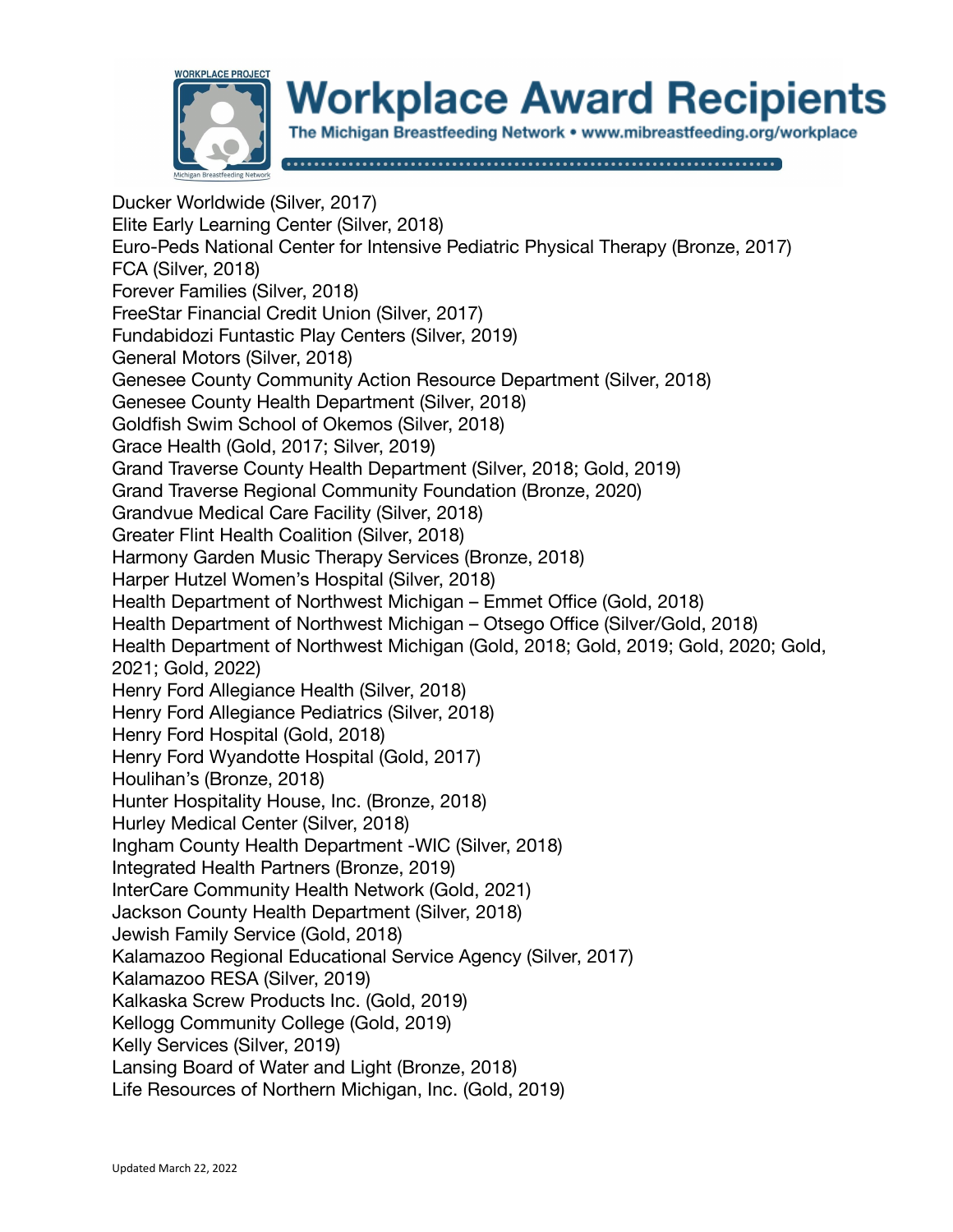

Macomb County WIC (Silver, 2017) McDonald's in Clare (Silver, 2019) Medilodge Sault Ste Marie (Bronze, 2018) Mercy Health, Hackley Campus (Silver, 2018) Merrill Park Elementary School – Saginaw Public Schools (Silver, 2018) MI DHHS Washington Square Building (Gold, 2018) MI DHHS WIC (Silver, 2018) Michigan Automotive Compressor (Gold, 2019) Michigan Fitness Foundation (Gold, 2017) Michigan Non-Profit Association (Silver, 2018) Michigan Peer Review Organization (Silver, 2017) Michigan Software Labs (Gold, 2019) Michigan State University (Silver, 2017; Gold, 2020) Michigan Virtual (Gold, 2017) MMDHD (Silver, 2018) Mother and Earth Baby Boutique (Silver, 2018) Movement Orthopedics (Bronze, 2017) MPHI (Gold, 2017) MPRO (Silver, 2018) National Kidney Foundation of Michigan (Silver, 2020) Next Generation Lactation Service (Silver, 2018) Oakland University in Macomb County (Silver, 2018) Old Mission Bank (Bronze, 2018) Peterson Farms, Inc. (Bronze, 2019) PFC Natural Grocery and Deli (Silver, 2017) Planned Parenthood of Flint (Silver, 2022) Pokagon Band of Potawatomi (Gold, 2018) Pokagon Health Services (Gold, 2019; Gold, 2021) Port Huron Yoga (Silver, 2018) Precision Edge Surgical Products, LLC (Bronze, 2018) Promedica Bixby Hospital (Silver, 2017) Provincial House (Silver, 2018) Quicken Loans (Bronze, 2018) Raven Café (Silver, 2018) Rose Pest Solutions (Silver, 2019) Sandcastles Children's Museum (Gold, 2019) Shepler's Mackinac Island Ferry (Bronze, 2018) SMR Automotive (Bronze, 2018) Southfield Public Library (Bronze, 2017) Sparrow Hospital (Bronze, 2018) Spectrum Health Lakeland (Gold, 2019)